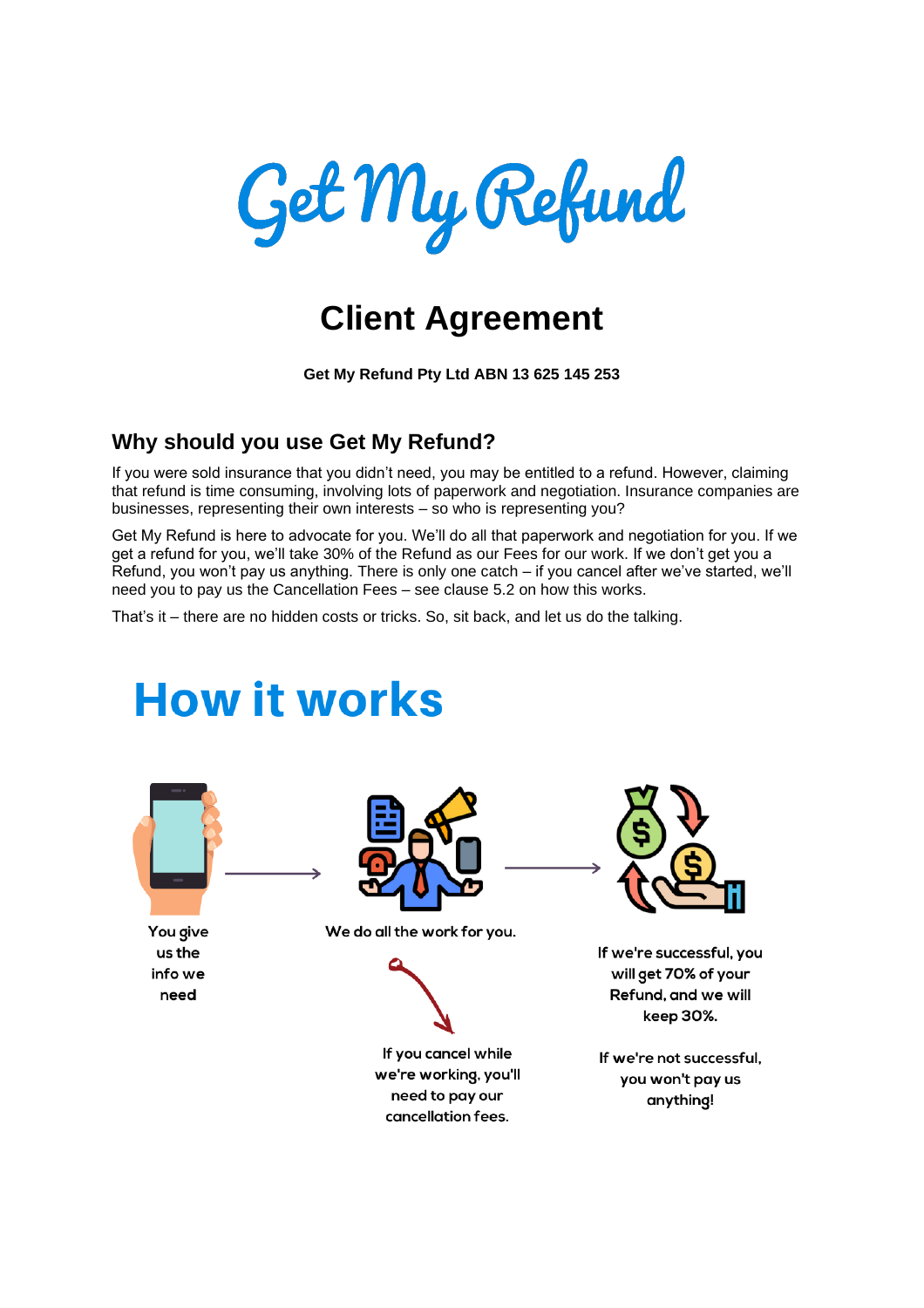## **Our Agreement with you**

Get My Refund helps you through performing analysis and advocacy services on your behalf where you are entitled to a refund on insurance that you were sold but did not need.

Those are our "Services", which we provide to you on the basis of this agreement through our client portal which has been purpose built to manage your claims and help us advocate on your behalf for a refund.

When we talk about a "Refund" in this agreement, we mean the amount that may be paid to you by the relevant bank or insurance company, or through the Australian Financial Complaints Authority (**AFCA**), as the outcome of the Services. The Refund amount is unknown as at the date of this agreement, and it may be zero **–** you may not get a Refund. If we are not able to get a Refund for you, you will not pay us anything (unless you cancel before we are able to finish our Services). If we do get a Refund for you, you will pay us our Fee of **30%** of the Refund.

This agreement will start, and becomes binding, when you tick the box to agree to these terms in order to access the Client Portal. This agreement will continue until our Fee is paid on your Refund (if any) or we otherwise notify you that we won't proceed further with your Claim.

By uploading any information or documents to the Client Portal, you consent to us using that information to proceed with your Claim in reliance on that information or those documents in accordance with the terms of this agreement.

#### **TERMS AND CONDITIONS**

#### **1. KEY TERMS AND PROCESSES**

#### 1.1 PARTIES

The parties to this agreement are Get My Refund Pty Ltd ABN 13 625 145 253 and you, the person agreeing to these terms to access our Services. We refer to Get My Refund as "we", "us" and "our, and we refer to you as "you".

#### 1.2 MEANING OF CAPITALISED WORDS AND PHRASES

When we use the following words in this agreement, they have the following meaning:

| Term                     | <b>Definition</b>                                                                                                                                                             |
|--------------------------|-------------------------------------------------------------------------------------------------------------------------------------------------------------------------------|
| <b>Advocacy Services</b> | Mean the activities we undertake to advocate your Claim<br>on your behalf for a Refund.                                                                                       |
| Applicable Products      | Means any insurance policies held by you or loans that<br>were irresponsibly provided to you, against which we make<br>a Claim for a Refund.                                  |
| Claim                    | Means any and all claims you instruct us to make for a<br>Refund in relation to any Applicable Products.                                                                      |
| <b>Client Portal</b>     | Means the web application designed by Get My Refund to<br>allow you to provide any documents and information you<br>provide to us, which we may provide to Providers, for the |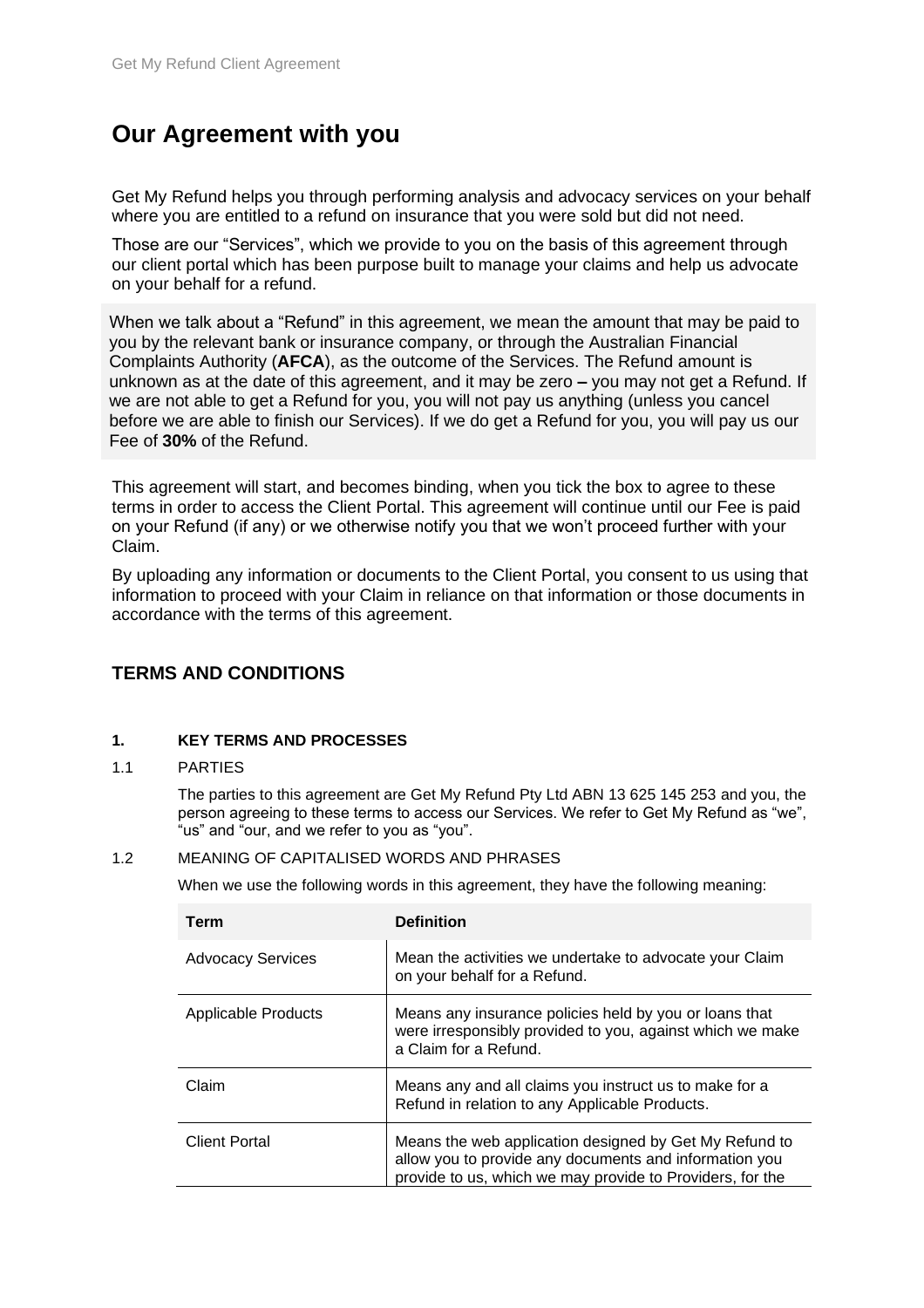| Term                     | <b>Definition</b>                                                                                      |
|--------------------------|--------------------------------------------------------------------------------------------------------|
|                          | purpose of your Claim.                                                                                 |
| Document Review Services | Means the activities we undertake to determine if we<br>should make a Claim for a Refund.              |
| <b>Fee</b>               | Means the amount payable to Get My Refund by you upon<br>receipt of a Refund, being 30% of the Refund. |
| Provider                 | Means a bank or insurance provider.                                                                    |
| Refund                   | Meany any amount paid by a Provider to you in settlement<br>of a Claim.                                |

#### 1.3 OVERVIEW OF PROCESS WE FOLLOW

You are agreeing to undertake the following process with us:

| <b>Step</b>                                                  | <b>Details</b>                                                                                                                                                                                                                                      |
|--------------------------------------------------------------|-----------------------------------------------------------------------------------------------------------------------------------------------------------------------------------------------------------------------------------------------------|
| Sign Up<br>1.                                                | You will agree to this agreement when you create an<br>account in the Client Portal.                                                                                                                                                                |
| <b>Submit Documents</b><br>2 <sup>1</sup><br>and Information | The Client Portal will prompt you to provide all of the<br>information we need to assess your potential success of<br>making a Claim for a Refund. You just need to follow the<br>prompts and provide the Documents and Information<br>requested.   |
| 3.<br>Document Review<br>Services                            | We will assess the information you provide through the<br>Client Portal to determine your prospects of making a<br>successful claim for a Refund.                                                                                                   |
| 4. Advocacy Services                                         | If we decide to proceed with your Claim, we will use the<br>documents and information you provide to make your<br>Claim to the relevant Bank, Insurer and / or AFCA,<br>including drafting letters of complaint and sending them on<br>your behalf. |
|                                                              | We'll keep you updated on progress and timeframes for<br>your Claim through the Client Portal.                                                                                                                                                      |
|                                                              | Responses to correspondence will be provided to you.                                                                                                                                                                                                |
| Refund & Fee<br>5.                                           | If your Claim is successful and a Reward is awarded, you<br>will be paid the Refund and you must pay us the Fee.                                                                                                                                    |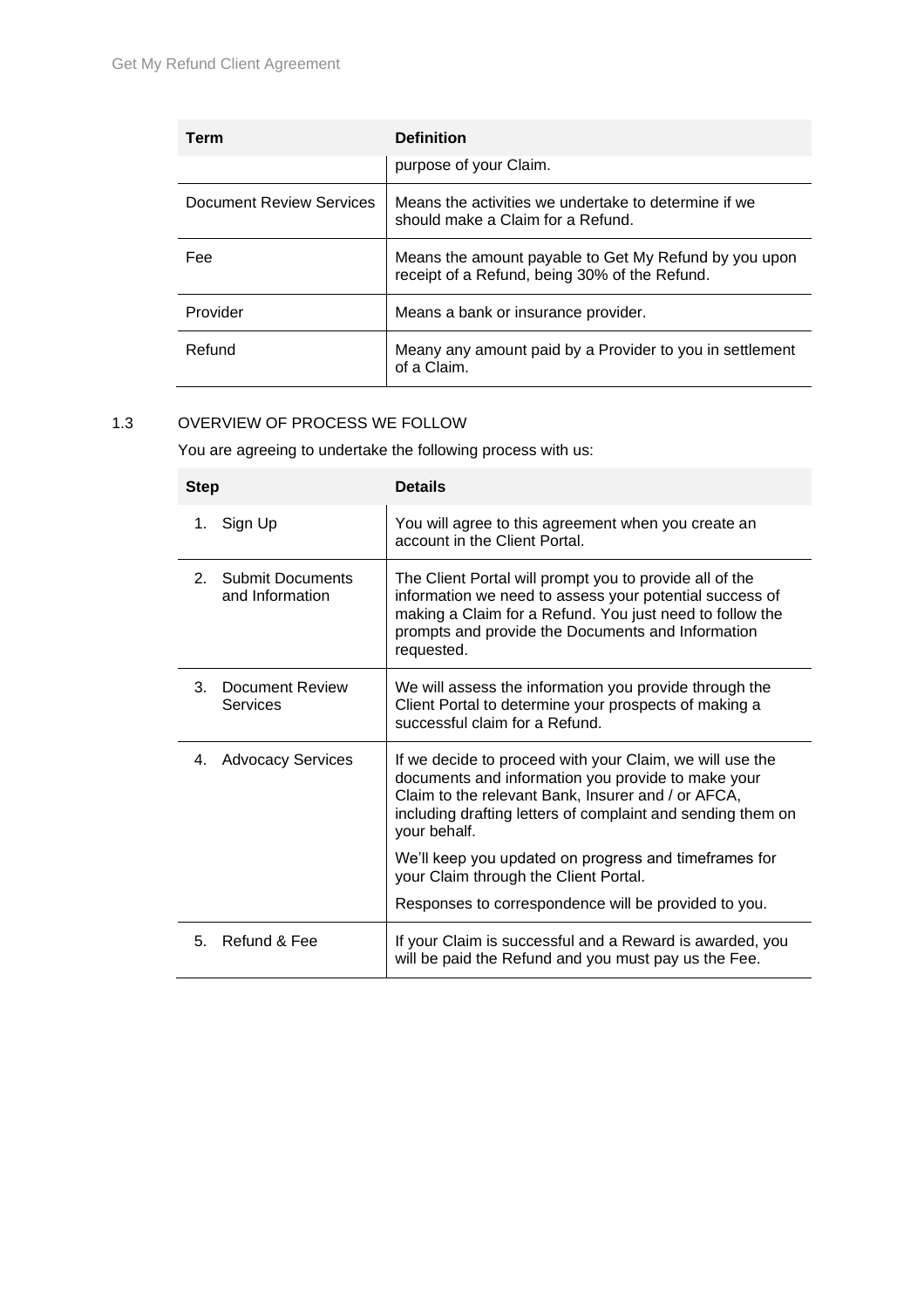#### **2. WHAT WE WILL DO FOR YOU**

#### 2.1 DOCUMENT REVIEW SERVICES

- (a) Get My Refund will undertake the Document Review Services in relation to the Applicable Products.
- (b) Get My Refund will rely on the information you provide for the purpose of the Document Review Services to assess whether to progress to the Advocacy Services in clause [2.2.](#page-3-0) Get My Refund does not audit, test or check this information or documents except where required of Get My Refund by law.
- (c) If Get My Refund determines, in its discretion, that no Refund is likely to be obtainable, Get My Refund will notify the Client of this outcome and cease performing the Services. This is a free analysis. If we cease the Services at this point, no Cancellation Fees are payable to Get My Refund.
- (d) If Get My Refund determines, in its discretion, that a Refund may be obtainable, Get My Refund will proceed to the Advocacy Services in clause [2.2.](#page-3-0)

#### <span id="page-3-0"></span>2.2 PROCEEDING TO ADVOCACY SERVICES

- (a) If Get My Refund believes, based upon the information you provide, that there is sufficient reason to seek a Refund from the Provider, Get My Refund will notify you that it intends to make a claim on your behalf and deal directly with the Provider to obtain the Refund.
- (b) If you agree to proceed to the Advocacy Services, you must provide a signed Letter of Authority for Get My Refund to act on your behalf in relation to each Provider, which will be provided to the Provider for their records and verification purposes.
- (c) Get My Refund will not progress to the Advocacy Services unless Get My Refund believes you have a reasonable chance of successfully obtaining a Refund.
- (d) However, Get My Refund makes no representation or guarantee by proceeding to the Advocacy Services that a Refund will in fact be recoverable. There are many factors beyond Get My Refund's control that determine whether or not the Refund will be successfully obtained.

#### 2.3 PERFORMANCE OF ADVOCACY SERVICES AND OUTCOME

- (a) Get My Refund will make a claim to the Provider and request that the Provider investigates all of your accounts held with them, whether these remain active or have been settled or closed.
- (b) Get My Refund will endeavour to provide as swift a resolution to your claim as is reasonably possible within the constraints of the actions of your Provider and regulatory requirements.
- (c) If the Provider rejects your claim and Get My Refund considers this to be incorrect, Get My Refund will refer the Client's claim to the Australian Financial Complaints Authority on the Client's behalf.
- (d) If the Provider accepts your claim, Get My Refund will negotiate the Refund amount on your behalf. Get My Refund can agree to a Refund amount with the Provider without your prior approval.

#### 2.4 KEY DATES AND TIMES

The Key Dates and / or Times set out in the Client Portal in relation to the Services are indicative only and are included as a guide for when the Services are expected to be performed. Get My Refund may, due to various reasons beyond its control, need to make reasonable adjustments to the Key Dates and / or Times.

#### 2.5 DISCLAIMER

The Client acknowledges and agrees that: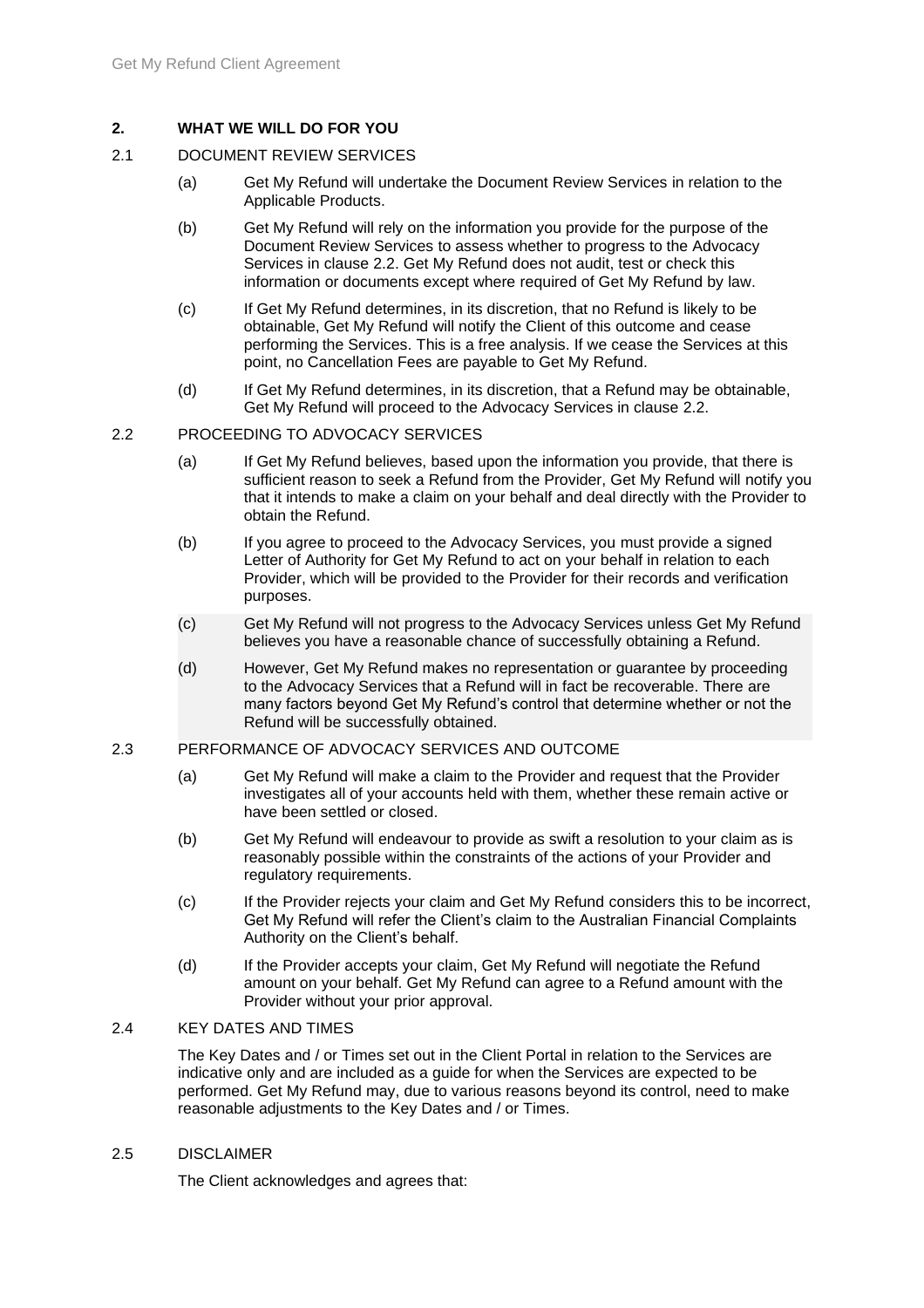- (a) while every effort will be made to obtain the Refund for the Client, for reasons beyond Get My Refund's control, it may not be possible to obtain any refund and Get My Refund makes no guarantee of any outcome of any Claim;
- (b) Get My Refund does not guarantee that a specific sum will be recovered in a claim or that any claim will be successful. Any estimate that the Client requests about possible levels of Refund is likely to be based on limited information and should not be relied upon in deciding whether or not to proceed;
- (c) any information provided to the Client as part of or in connection with the Services is general in nature and is not legal or financial advice;
- (d) it is the Client's responsibility to inform the ATO and any other interested parties in relation to any Refund paid to the Client;
- (e) Get My Refund is not a debt collection company and does not represent itself in any way as a debt collection company; and
- (f) Get My Refund will not accept responsibility for any outcome or consequence that arises out of your, or any of your related parties', actions.
- (g) In the event an insurance policy protection is cancelled, it is the client's responsibility to arrange replacement cover if required.

#### **3. WHAT YOU NEED TO DO**

#### 3.1 PROVIDE INFORMATION

- (a) You must provide Get My Refund with any and all information that is relevant or potentially relevant to your Applicable Products.
- (b) All information that you provide to Get My Refund must be true, accurate, complete and not misleading.
- (c) You must inform Get My Refund of any historic or other arrears with your Provider.
- (d) During the Term, you must let us know immediately of any changes to the information you have provided to us.
- (e) Get My Refund will manage your claim. However, Get My Refund will, from time to time, require your instructions or further information. Get My Refund will need your co-operation and clear instructions as soon as possible to enable us to progress your claim.
- (f) You must sign and return required documentation as soon as possible. Any delay on your part could harm your chances of obtaining Refund or delay the process of seeking a Refund.

#### 3.2 ONLY ALLOW GET MY REFUND TO ACT

- (a) You engage Get My Refund on an exclusive basis. During the Term, you must:
	- (i) not undertake any discussions or negotiations with any Provider in relation to any Claim;
	- (ii) not respond to any communications from any Provider in relation to a claim;
	- (iii) not pursue a simultaneous claim against your Provider by yourself or through any third party.
- (b) You must immediately provide to Get My Refund any direct communications from a Provider.
- 3.3 NOTICE OF OFFER REFUND
	- (a) If you receive an offer for a Refund from a Provider, you must notify us in writing.
	- (b) If we receive an offer for a Refund from a Provider on your behalf, you must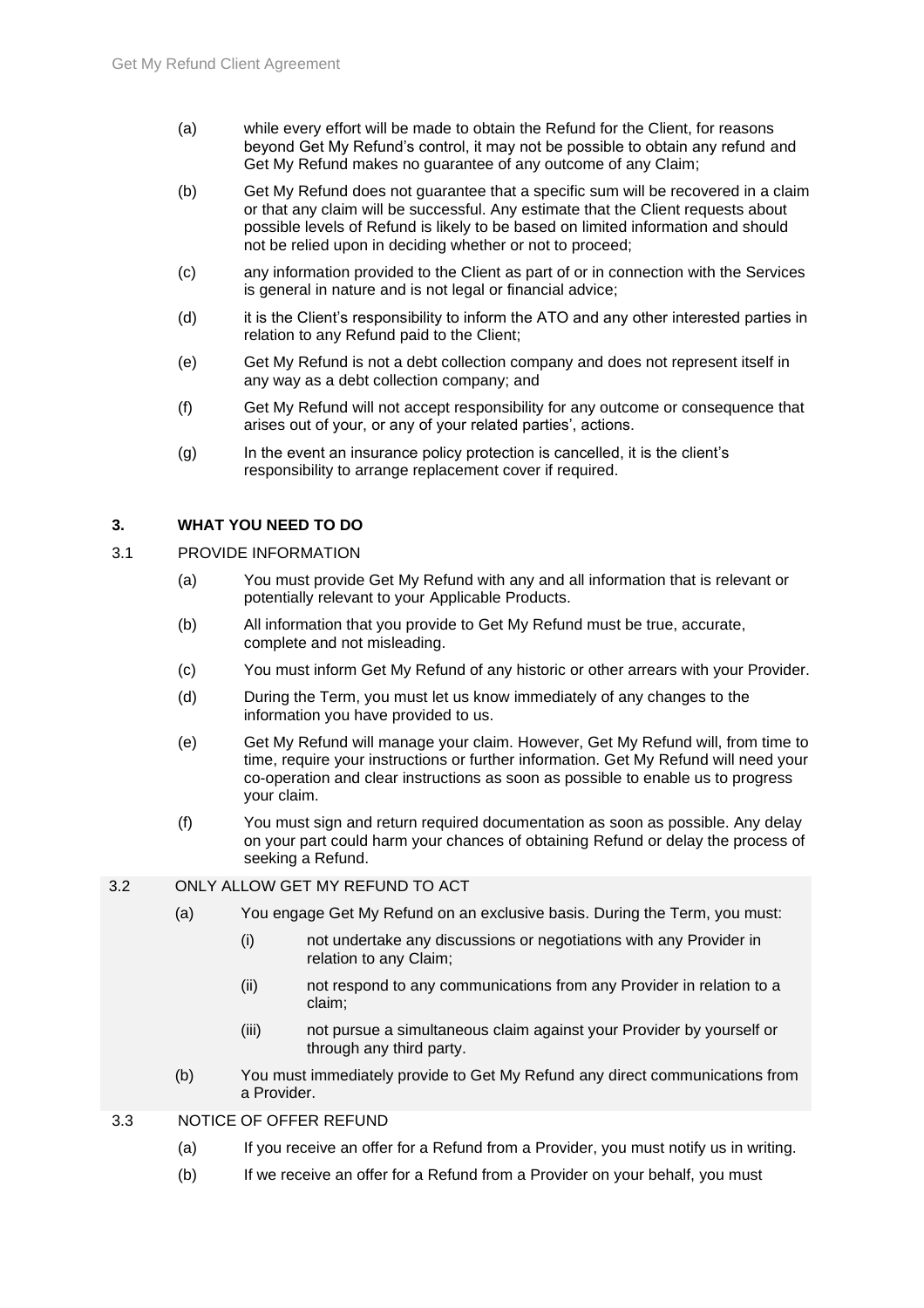instruct us on whether or not to accept the offer, and we will act upon those instructions.

#### 3.4 OTHER OBLIGATIONS

- (a) You must not ask Get My Refund to act in an inappropriate, improper or unreasonable way.
- (b) You represent and warrant that you do hold any form of legal expenses insurance or any other mechanism which would/could cover, fully or partially, the costs incurred for making a claim.
- (c) Should your Refund not have tax deducted, it is your responsibility to notify HMRC of any award received. you may be able to recover tax deducted from HMRC.

#### **4. COMMUNICATIONS BETWEEN US AND YOU**

- (a) Get My Refund will communicate with you through the Client Portal.
- (b) Transmission of information through the Client Portal, being an online service, has inherent risks. Get My Refund will not have any responsibility or liability to you where any communication through the Client Portal is lost, delayed, intercepted, corrupted or otherwise altered, rendered incomplete.
- (c) Get My Refund will accept instructions from you in writing, by telephone or email, or through the Client Portal. However, we will need some instructions in writing in respect of the conduct of your claim and may ask for written confirmation where you have given us a verbal instruction.
- (d) To enable us to provide the optimum service to you, there may be occasions when we need to contact you by phone without your express invitation. Wherever possible, we will only contact you between 09:00 and 20:00 Monday to Saturday.
- (e) We will not accept instructions from third parties, including your spouse.

#### **5. FEES AND PAYMENT**

#### 5.1 DEED OF SETTLEMENT PRIOR TO PAYMENT

If we are successful in negotiating a Refund for you, you will need to sign a Deed of Settlement with the Provider. That Deed will state the amount of the Refund being a final resolution of your Claim. We will work with you to make sure you understand the terms of the Deed before you sign. However, you acknowledge that a Refund will not be provided without this Deed being signed.

#### 5.2 NO FEE UNLESS REFUND OBTAINED

If Get My Refund does not succeed in obtaining a Refund from your Provider, you will not be liable to pay any amount to Get My Refund, unless the Cancellation Fees apply.

#### 5.3 CANCELLATIONS

- (a) If you decide you no longer want to proceed with the Advocacy Services prior to the end of a Claim for any reason, then Get My Refund reserves the right to provide you with an invoice for, and you will be liable to pay to us as a debt due, 30% of the Refund (**Cancellation Fees**). We may recover the Cancellation Fees in accordance with clause [5.6.](#page-6-0)
- (b) You acknowledge and agree that the Cancellation Fees are reasonable to compensate Get My Refund for the Advocacy Services that we have performed for you, and necessary to protect Get My Refund's legitimate business interests.
- (c) The Cancellation Fees apply if you obtain a Refund from your Provider directly or through a third party, where Get My Refund had already performed any part of the Advocacy Services to that Provider.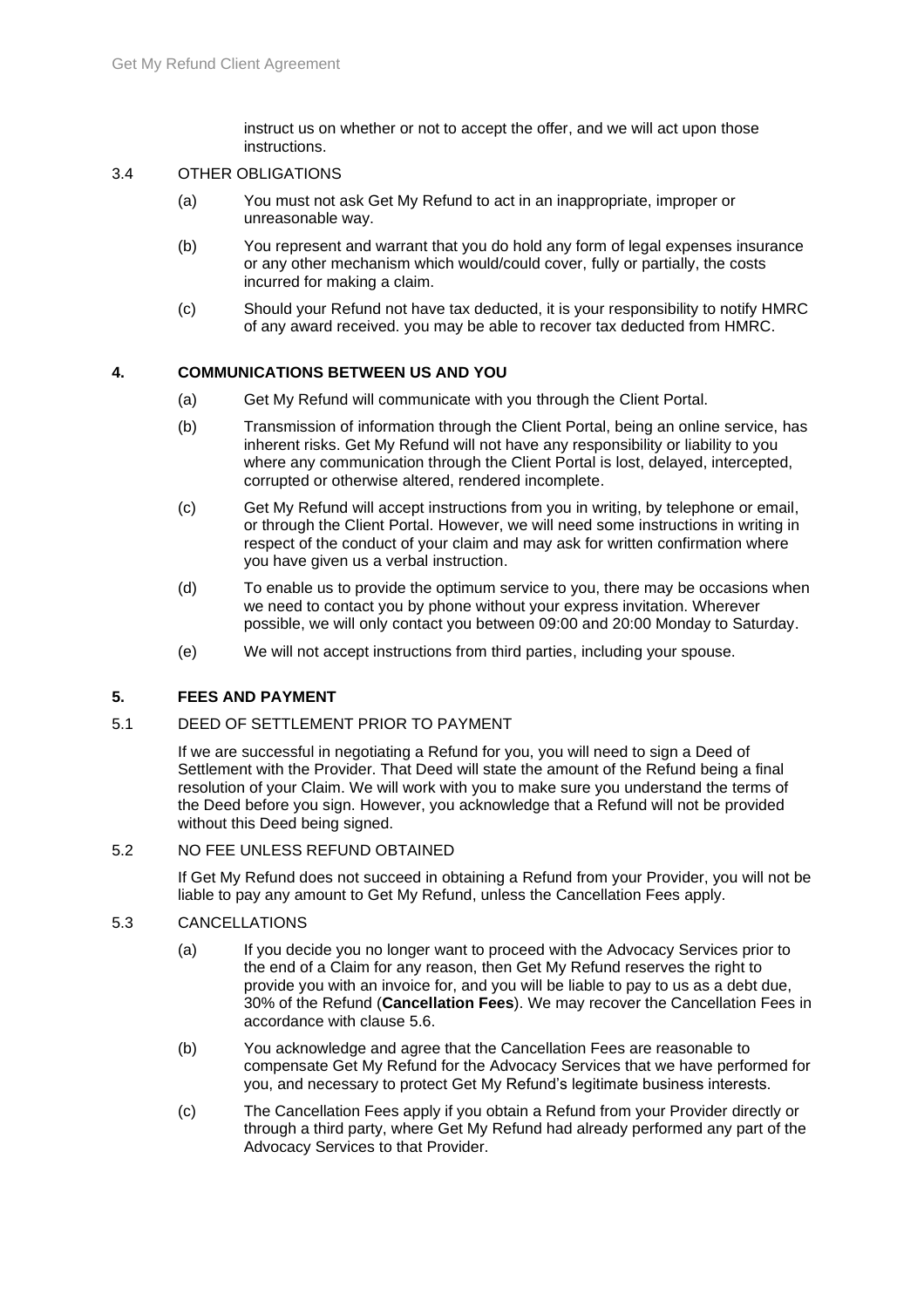(d) However, if we are not able to obtain a Refund and we end your Claim, the Cancellation Fees do not apply, and you will not pay us anything.

#### 5.4 FEE AMOUNT

- (a) Unless otherwise stated in the Client Portal, we charge 30% (plus any applicable GST) of your Refund amount (**Fee**).
- (b) Your Refund is the total financial benefit to you including repayment of premiums, all interest incurred, statutory interest at 8% on the money recovered and other refunded amounts, but before any deduction of income tax on statutory interest awarded.

#### <span id="page-6-1"></span>5.5 PAYMENT UPON REFUND OBTAINED

- (a) If you accept an offer for a Refund from a Provider, you must immediately notify us. The Refund will either be paid to Get My Refund's trust account in accordance with clause [5.9](#page-7-0) or directly to you.
- (b) If Get My Refund:
	- (i) receives a notice from you under clause [5.5\(a\);](#page-6-1) or
	- (ii) otherwise becomes aware that a Refund is to be paid to you,

Get My Refund will send you a request for payment of the Fees (**Invoice**).

- (c) You must pay the Fees in accordance with the remittance method set out in an Invoice.
- (d) If you receive your Refund in the form of cash, you must notify Get My Refund and pay our Fee when you receive your cash from the Provider.
- (e) If your Refund is given in another way, not in the form of cash, payment is due 14 days after the date on the Invoice.
- (f) Invoices that are outstanding, will be paid and settled from subsequent refund amounts obtain by Get My Refund on your behalf.
- (g) You acknowledge and agree that, if your Refund is paid as a reduction of existing debt, or other form of redress, you remain responsible for the payment of our Fees.
- (h) You acknowledge and agree that if you pay via a payment plan method the GMR fee will be 31% of the total refund amount. Clause 5.8 and cancellation fees may still apply additionally.

#### <span id="page-6-0"></span>5.6 FAILURE TO PAY FEE

- (a) If you do not pay our Fees on time, the costs of any telephone calls and invoice reminders may be added to the outstanding debt at the following amounts:
	- (i) second and subsequent written reminder \$10+GST,
	- (ii) second and subsequent telephone or written reminders \$5+GST,
	- (iii) solicitors Letter Before Action (LBA) \$50+GST.
- (b) If you continue to not pay our Fees after the above reminders, we may, at your cost
	- (i) refer the matter to third party debt collectors (the costs of which will be payable by you); and / or
	- (ii) institute court proceedings.
- (c) Costs of Recovery The debtor/s shall pay for all costs actually incurred by (your business name) in the recovery of any monies owed under this Agreement. You agree to be liable for and indemnify (company name). These costs include recovery agent costs, repossession costs, location search costs, process server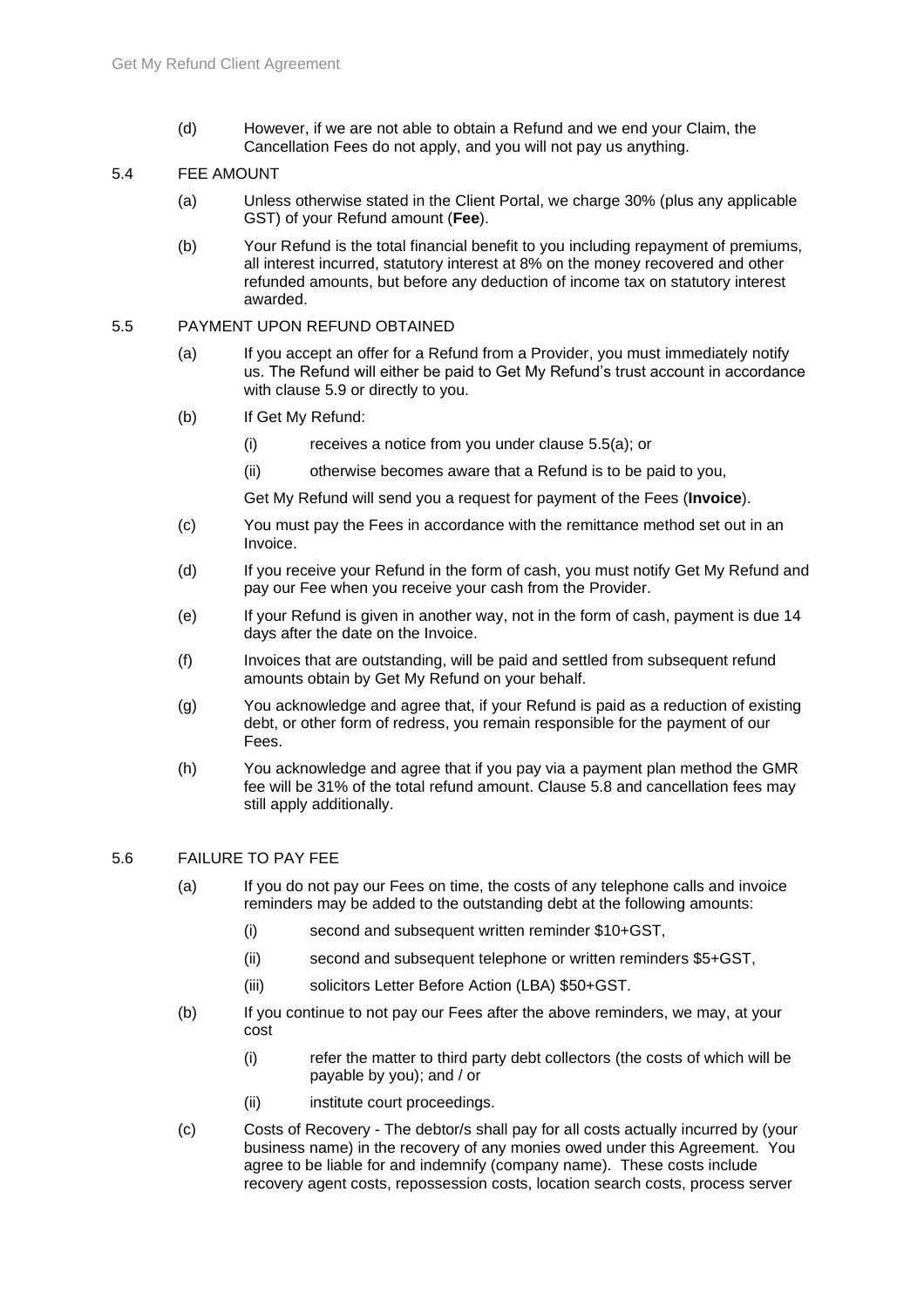costs and solicitor costs on a solicitor/client basis, debt collection commission and legal fees on an indemnity basis

#### 5.7 GST

Unless otherwise indicated, amounts stated in the Client Portal do not include GST. In relation to any GST payable for a taxable supply by Get My Refund, the Client must pay the GST subject to Get My Refund providing a tax invoice.

#### 5.8 CARD SURCHARGES

Get My Refund reserves the right to charge credit card surcharges in the event payments are made using a credit, debit or charge card (including Visa, MasterCard or American Express).

#### <span id="page-7-0"></span>5.9 TRUST ACCOUNT

You acknowledge and agree that your Refund will be received and held in a trust account prior to the Fee being taken by Get My Refund and the remainder being distributed to you.

#### <span id="page-7-2"></span>**6. CONFIDENTIALITY & PRIVACY**

#### 6.1 PRIVACY

- (a) The parties must comply with:
	- (i) if applicable, their respective obligations under the *Privacy Act 1988* (Cth); and
	- (ii) Get My Refund's privacy policy as in force from time to time.
- (b) Get My Refund will keep the Client informed of any changes to its Privacy policy during the Term.

#### <span id="page-7-1"></span>6.2 CONFIDENTIAL INFORMATION

The parties will not, during, or at any time after, the Term, disclose Confidential Information directly or indirectly to any third party, except:

- (a) with the other party's prior written consent;
- (b) as required by Law; or
- (c) to their Personnel or other third parties, including the Personnel of Providers, on a need to know basis for the purposes of performing its obligations under this agreement (**Additional Disclosees**).

#### 6.3 BREACH

If either party becomes aware of a suspected or actual breach of clause [6.2](#page-7-1) by that party or an Additional Disclosee, that party will immediately notify the other party and take reasonable steps required to prevent, stop or mitigate the suspected or actual breach. The parties agree that damages may not be a sufficient remedy for a breach of clause [6.2.](#page-7-1)

#### 6.4 PERMITTED USE

A party may only use the Confidential Information of the other party for the purposes of exercising its rights or performing its obligations under this agreement.

6.5 RETURN

On termination or expiration of this agreement, each party must immediately return to the other party, or (if requested by the other party) destroy, any documents or other Material in its possession or control containing Confidential Information of the other party.

#### 6.6 ADDITIONAL DISCLOSEES

Each party will ensure that Additional Disclosees keep the Confidential Information confidential on the terms provided in this clause [6.](#page-7-2) Each party will, when requested by the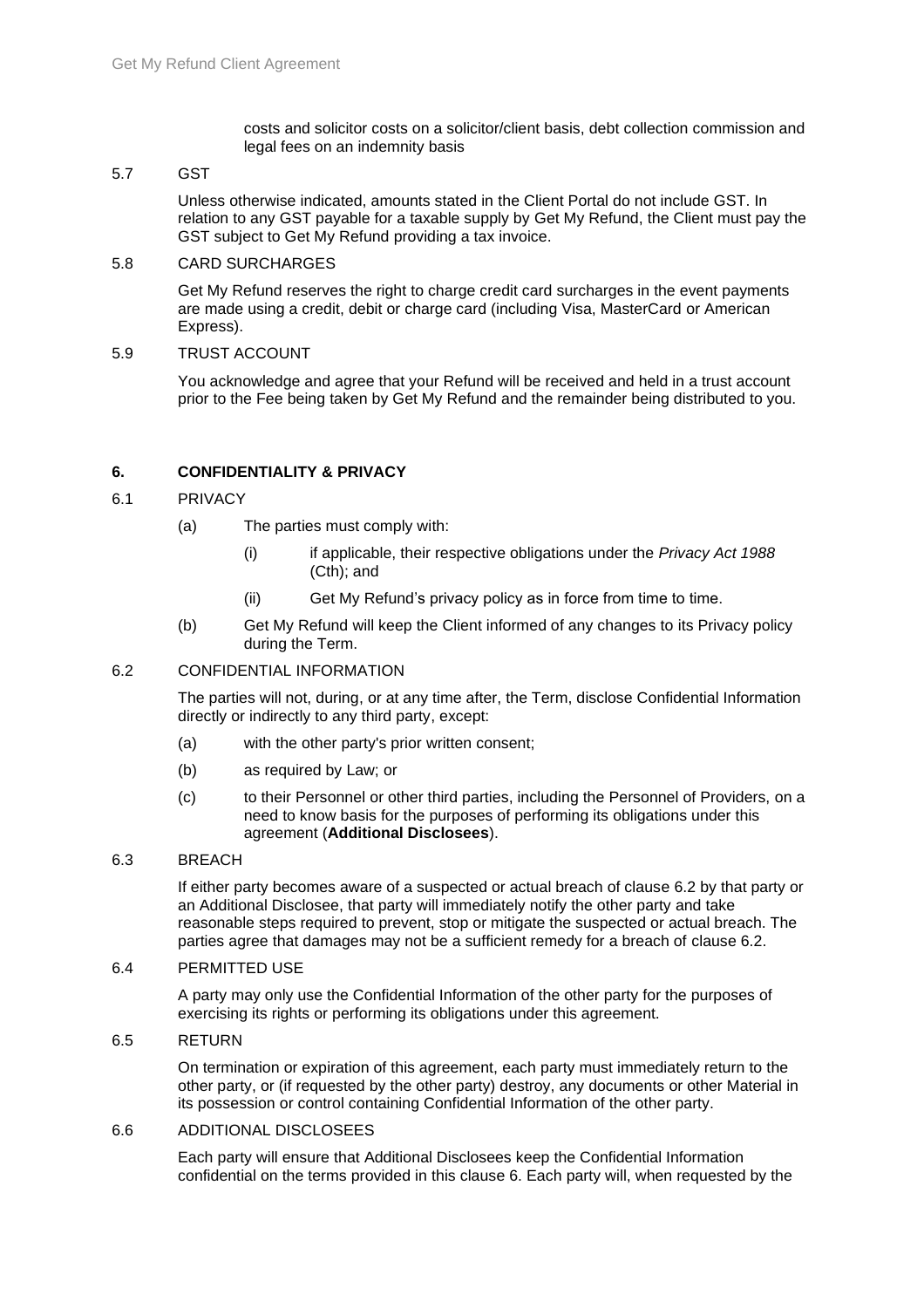other party, arrange for an Additional Disclosee to execute a document in a form reasonably required by the other party to protect Confidential Information.

#### **7. COMPLAINTS POLICY**

- (a) If at any time you wish to make a complaint about any aspect of the advice or service you have received, you can submit your complaint to: [complaints@getmyrefund.com.au](mailto:complaints@getmyrefund.com.au)
- (b) Your complaint will be dealt with in accordance with our internal complaints handling procedure.

#### **8. WARRANTIES**

- (a) To the maximum extent permitted by applicable law, all express or implied representations and warranties not expressly stated in this agreement are excluded.
- (b) Nothing in this agreement is intended to limit the operation of the Australian Consumer Law contained in the *Competition and Consumer Act 2010* (Cth) (**ACL**). Under the ACL, the Client may be entitled to certain remedies (like a refund, replacement or repair) if there is a failure with the goods or services provided.
- (c) However, to the maximum extent permitted under applicable law, the Client acknowledges and agrees that:
	- (i) (**on refunds**) given the nature of the Fee structure, there will be no "refunds" to the Client, because no Fees are payable unless a Refund from a Provider is obtained by the Client. If:
		- A. a Fee is payable, then that is because a Refund was obtained for the Client, and therefore the Services have been successful in respect of the Consumer Guarantees under the ACL; and
		- B. if no Fee is payable, this fact in and of itself will not be considered evidence that Get My Refund has not met its obligations under the Consumer Guarantees;
	- (ii) (**on replacement**) the Client may instruct Get My Refund to perform the Services again, provided that Get My Refund has not advised the Client that there are no prospects of successfully obtaining a Refund from the Provider; and
	- (iii) (**on repair**) this is not applicable to the nature of the Services.

#### **9. LIABILITY**

- (a) (**Limitation of liability**) To the maximum extent permitted by applicable law, the maximum aggregate liability of Get My Refund to the Client in respect of loss or damage sustained by the Client under or in connection with this agreement is limited to the total Fees paid to Get My Refund by the Client as at the date of the first event giving rise to the relevant liability.
- (b) (**Indemnity**) The Client agrees at all times to indemnify and hold harmless Get My Refund and its officers, employees and agents ("**those indemnified**") from and against any loss (including reasonable legal costs) or liability incurred or suffered by any of those indemnified where such loss or liability was caused or contributed to by the Client or the Client's officers', employees' or agents':
	- (i) breach of any term of this agreement; or
	- (ii) negligent, fraudulent or criminal act or omission.
- (c) (**Consequential loss**) Get My Refund will not be liable for any incidental, special or consequential loss or damages, or damages for loss of data, business or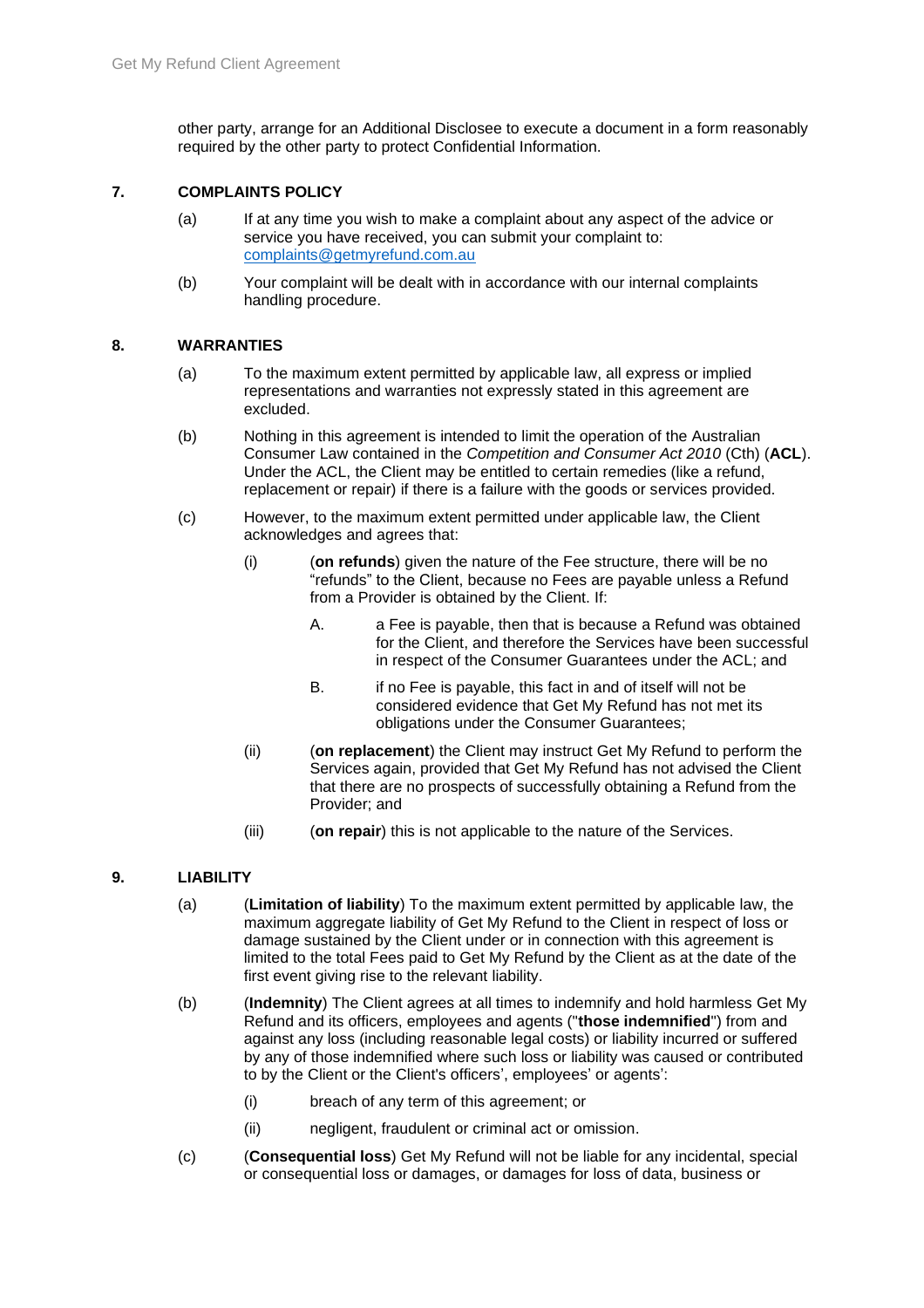business opportunity, goodwill, anticipated savings, profits or revenue arising under or in connection with this agreement or any goods or services provided by Get My Refund, except to the extent this liability cannot be excluded under the *Competition and Consumer Act 2010* (Cth) or any other applicable law.

#### **10. DISPUTE RESOLUTION**

- (a) A party claiming that a dispute has arisen under or in connection with this agreement must not commence court proceedings arising from or relating to the dispute, other than a claim for urgent interlocutory relief, unless that party has complied with the requirements of this clause.
- (b) A party that requires resolution of a dispute which arises under or in connection with this agreement must give the other party or parties to the dispute written notice containing reasonable details of the dispute and requiring its resolution under this clause.
- (c) Once the dispute notice has been given, each party to the dispute must then use its best efforts to resolve the dispute in good faith. If the dispute is not resolved within a period of 14 days (or such other period as agreed by the parties in writing) after the date of the notice, any party to the dispute may take legal proceedings to resolve the dispute.

#### **11. TERMINATION**

- 11.1 TERMINATION RIGHTS
	- (a) Get My Refund may terminate this agreement at any time by providing one (1) week's written notice to the Client.
	- (b) Either party (**Non-Defaulting Party**) may terminate this agreement immediately by written notice to the other party (**Defaulting Party**) if the Defaulting Party:
		- (i) is in breach of this agreement and either:
			- A. fails to remedy such breach within 14 days of receiving notice from the Non-Defaulting Party requiring it to remedy such breach; or
			- B. that breach is not capable of remedy; or
		- (ii) ceases, suspends or threatens to cease or suspend to conduct its business; or
		- (iii) becomes subject to any form of insolvency or bankruptcy administration.

#### 11.2 CONSEQUENCES OF EXPIRATION OR TERMINATION

Upon expiration or termination of this agreement:

- (a) each party must return all property of the other party to that other party;
- (b) any unpaid Fees will be recoverable by Get My Refund from the Client; and
- (c) each party must immediately return to each other party, or (if requested by that party) destroy, any documents in its possession or control containing Confidential Information of the other party.

#### 11.3 SURVIVAL

Any clause that by its nature would reasonably be expected to be performed after the termination or expiry of this agreement will survive and be enforceable after such termination or expiry.

#### **12. NOTICES**

(a) A notice or other communication to a party under this agreement must be: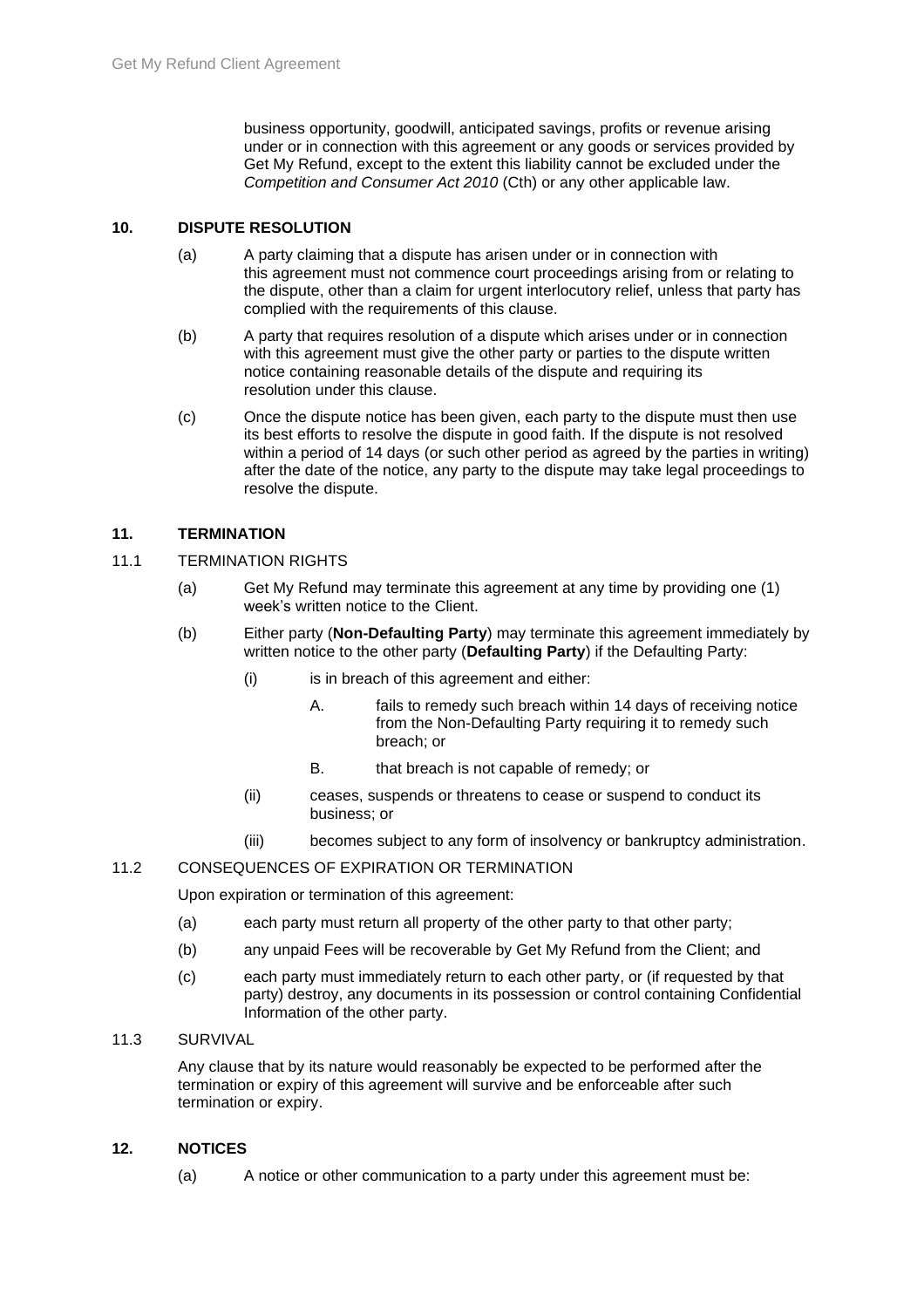- (i) in writing and in English; and
- (ii) delivered via email to the other party, to the email address specified in this agreement, or if no email address is specified in this agreement, then the email address most regularly used by the parties to correspond regarding the subject matter of this agreement as at the date of this agreement (**Email Address**). The parties may update their Email Address by notice to the other party.
- (b) Unless the party sending the notice knows or reasonably ought to suspect that an email was not delivered to the other party's Email Address, notice will be taken to be given:
	- (i) 24 hours after the email was sent; or
	- (ii) when replied to by the other party,

whichever is earlier.

#### **13. GENERAL**

#### 13.1 GOVERNING LAW AND JURISDICTION

This agreement is governed by the law applying in New South Wales, Australia. Each party irrevocably submits to the exclusive jurisdiction of the courts of New South Wales and courts of appeal from them in respect of any proceedings arising out of or in connection with this agreement. Each party irrevocably waives any objection to the venue of any legal process on the basis that the process has been brought in an inconvenient forum.

#### 13.2 BUSINESS DAYS

If the day on which any act is to be done under this agreement is a day other than a Business Day, that act must be done on or by the immediately following Business Day except where this agreement expressly specifies otherwise.

#### 13.3 AMENDMENTS

This agreement may only be amended in accordance with a written agreement between the parties.

#### 13.4 WAIVER

No party to this agreement may rely on the words or conduct of any other party as a waiver of any right unless the waiver is in writing and signed by the party granting the waiver.

#### 13.5 SEVERANCE

Any term of this agreement which is wholly or partially void or unenforceable is severed to the extent that it is void or unenforceable. The validity and enforceability of the remainder of this agreement is not limited or otherwise affected.

#### 13.6 JOINT AND SEVERAL LIABILITY

An obligation or a liability assumed by, or a right conferred on, two or more persons binds or benefits them jointly and severally.

#### 13.7 ASSIGNMENT

A party cannot assign, novate or otherwise transfer any of its rights or obligations under this agreement without the prior written consent of the other party.

#### 13.8 COUNTERPARTS

This agreement may be executed in any number of counterparts. Each counterpart constitutes an original of this agreement and all together constitute one agreement.